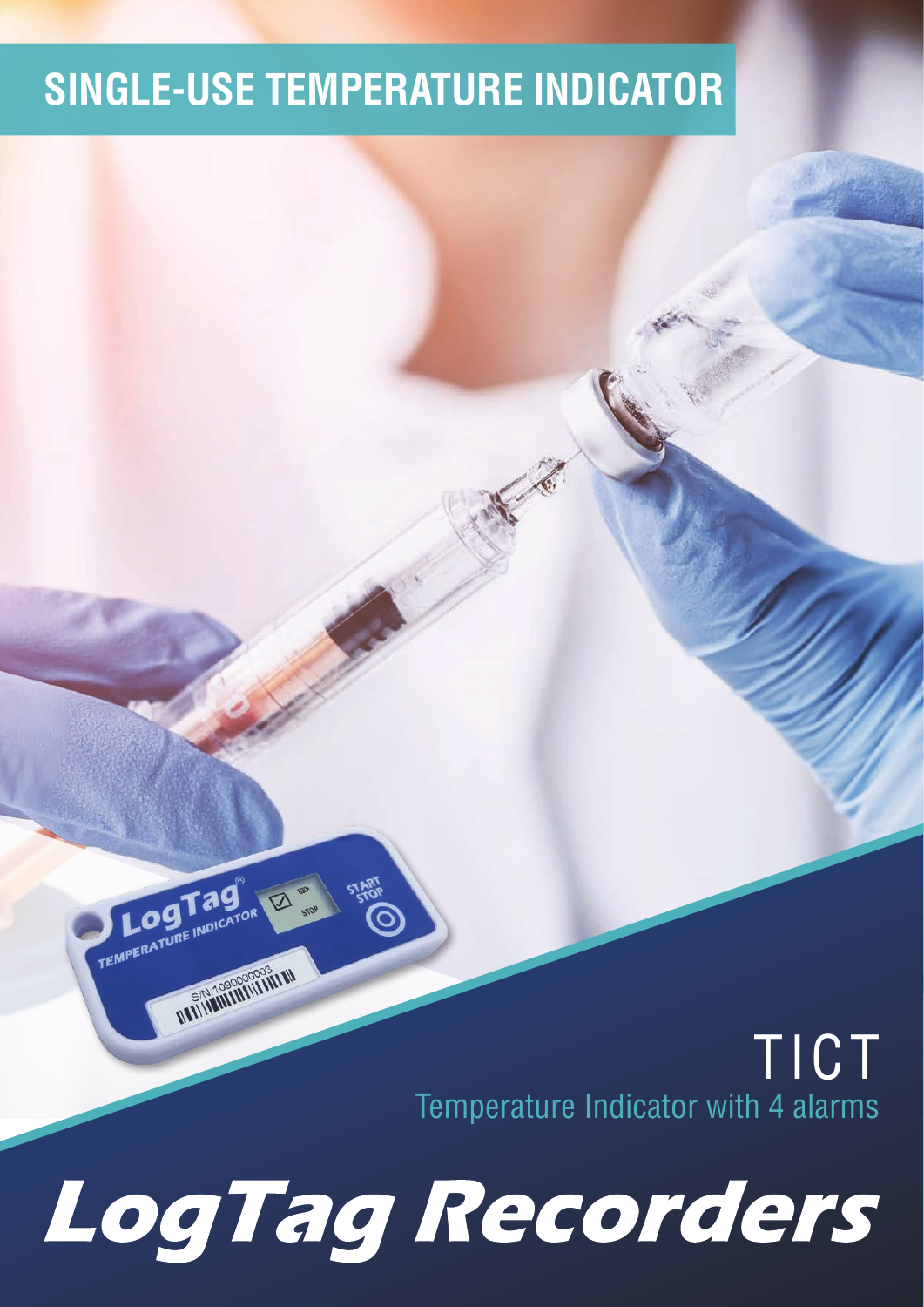

The LogTag $<sup>®</sup>$  TICT is a single trip low cost</sup> electronic temperature indicator intended for monitoring temperature and time statistics during the transportation and storage of chilled or frozen products.

The LogTag<sup>®</sup> Temperature Indicator can run up to 45 days storing statistics and monitoring four pre-set temperature Alarms.

### Features



Records temperature from -25°C to  $+60^{\circ}$ C.



Clear indication of alarm status at all times.



Monitor for up to 45 days.



Push button Start and Stop.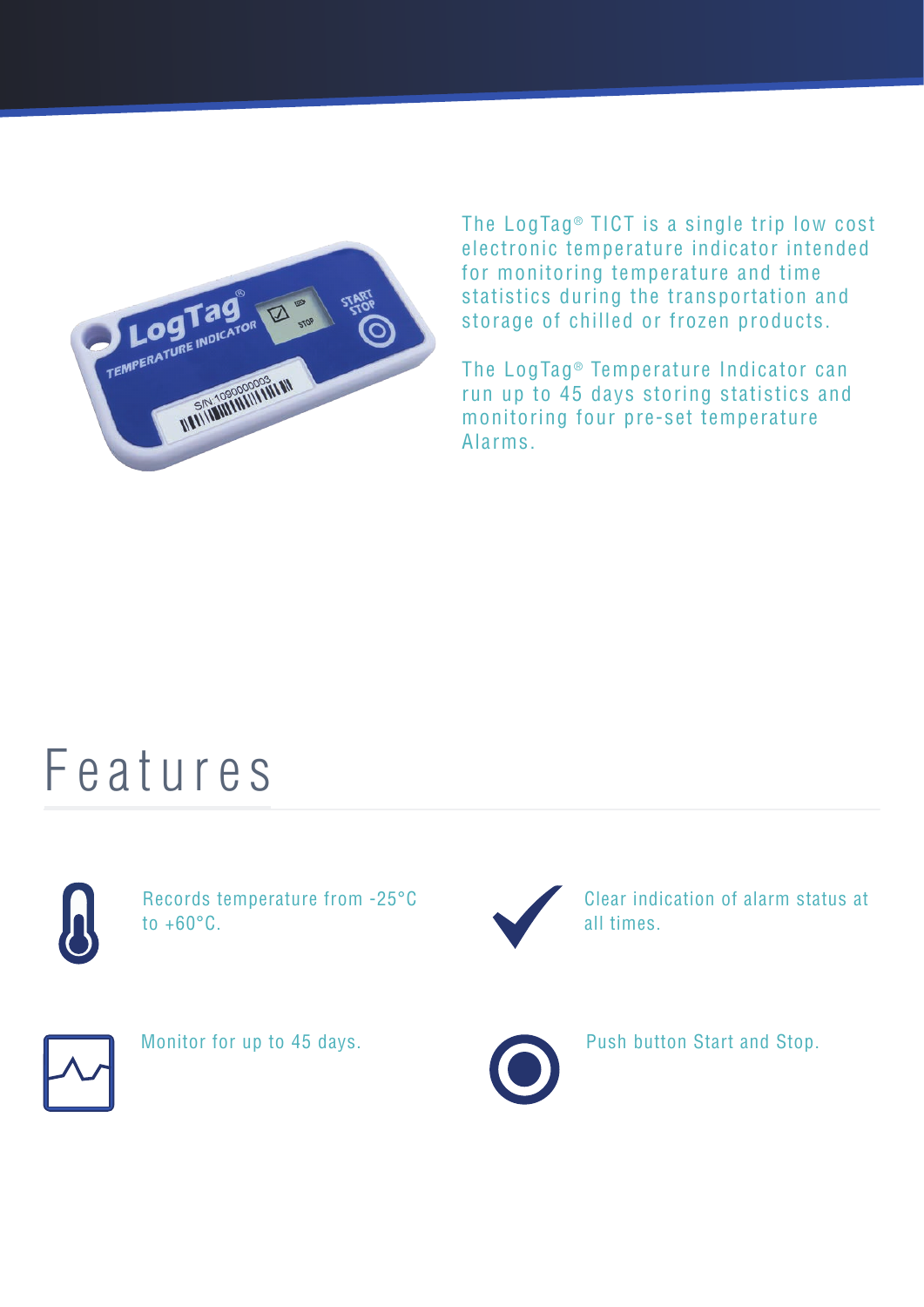## Applications



Pharmaceuticals



Transportation



Chemicals







Laboratories **Produce/Meat/Dairy**